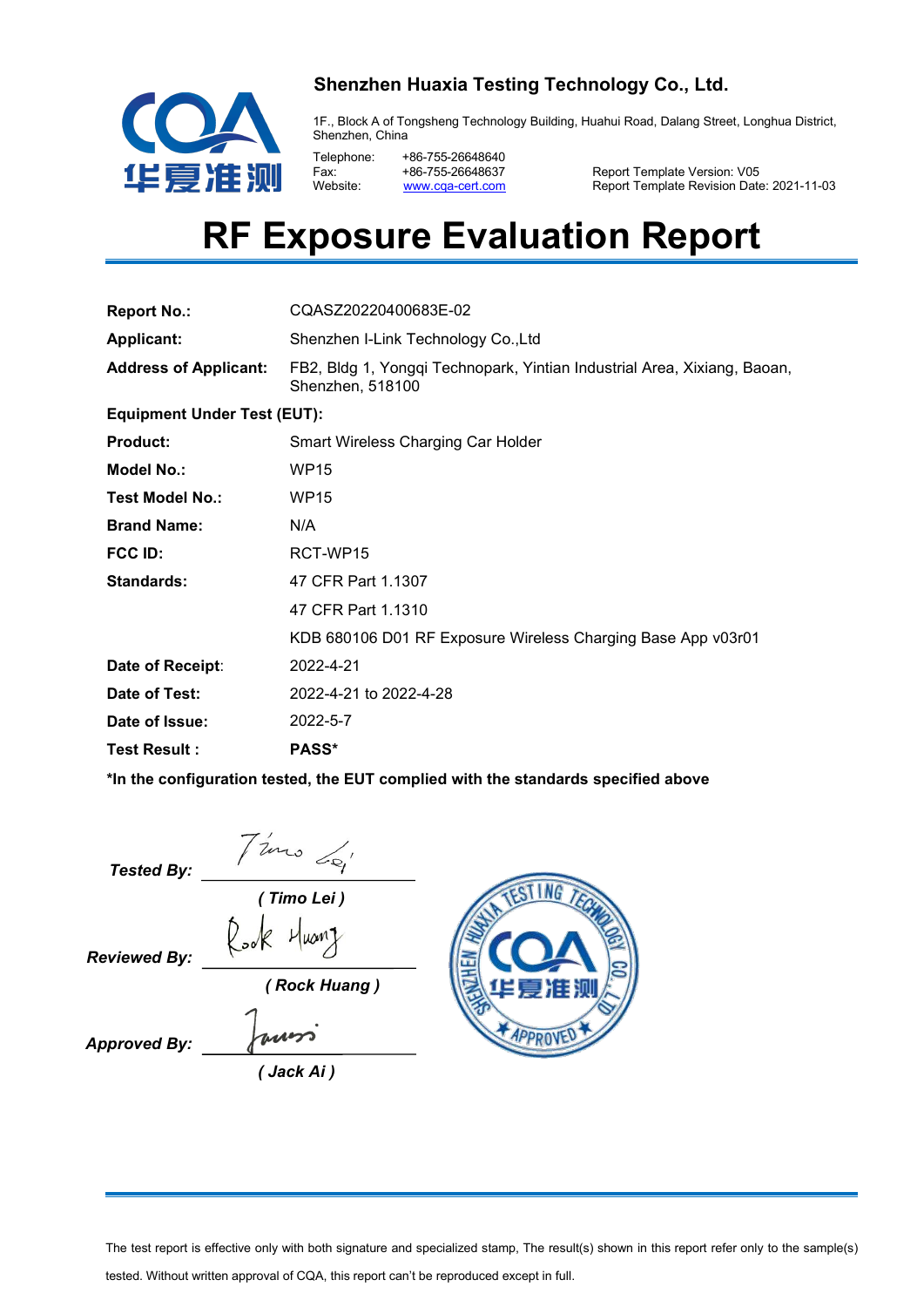

# **1 Version**

# **Revision History Of Report**

| Report No.           | /ersion | Description    | <b>Issue Date</b> |
|----------------------|---------|----------------|-------------------|
| CQASZ20220400683E-02 | Rev.01  | Initial report | 2022-5-7          |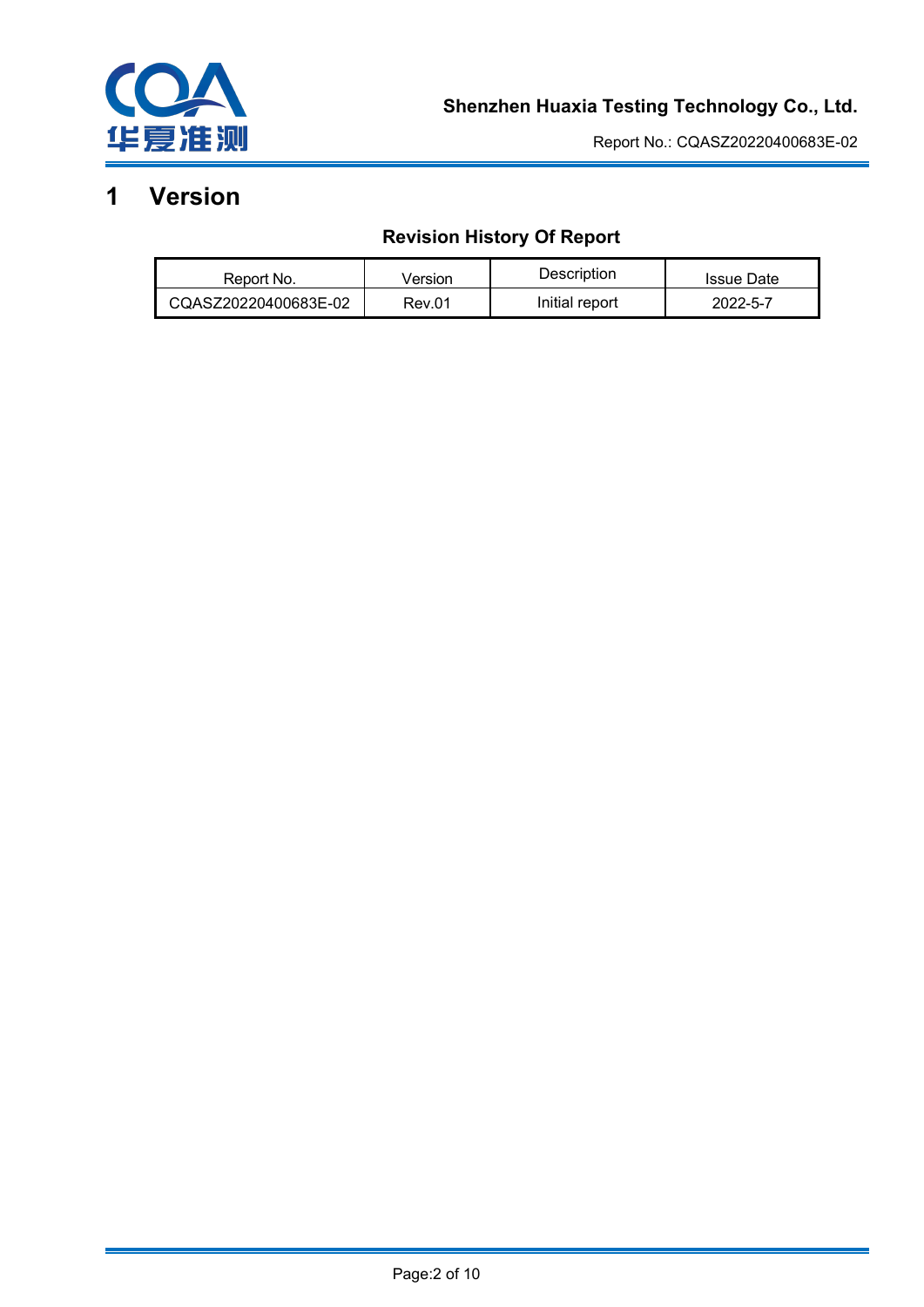

Page

### $\overline{2}$ **Contents**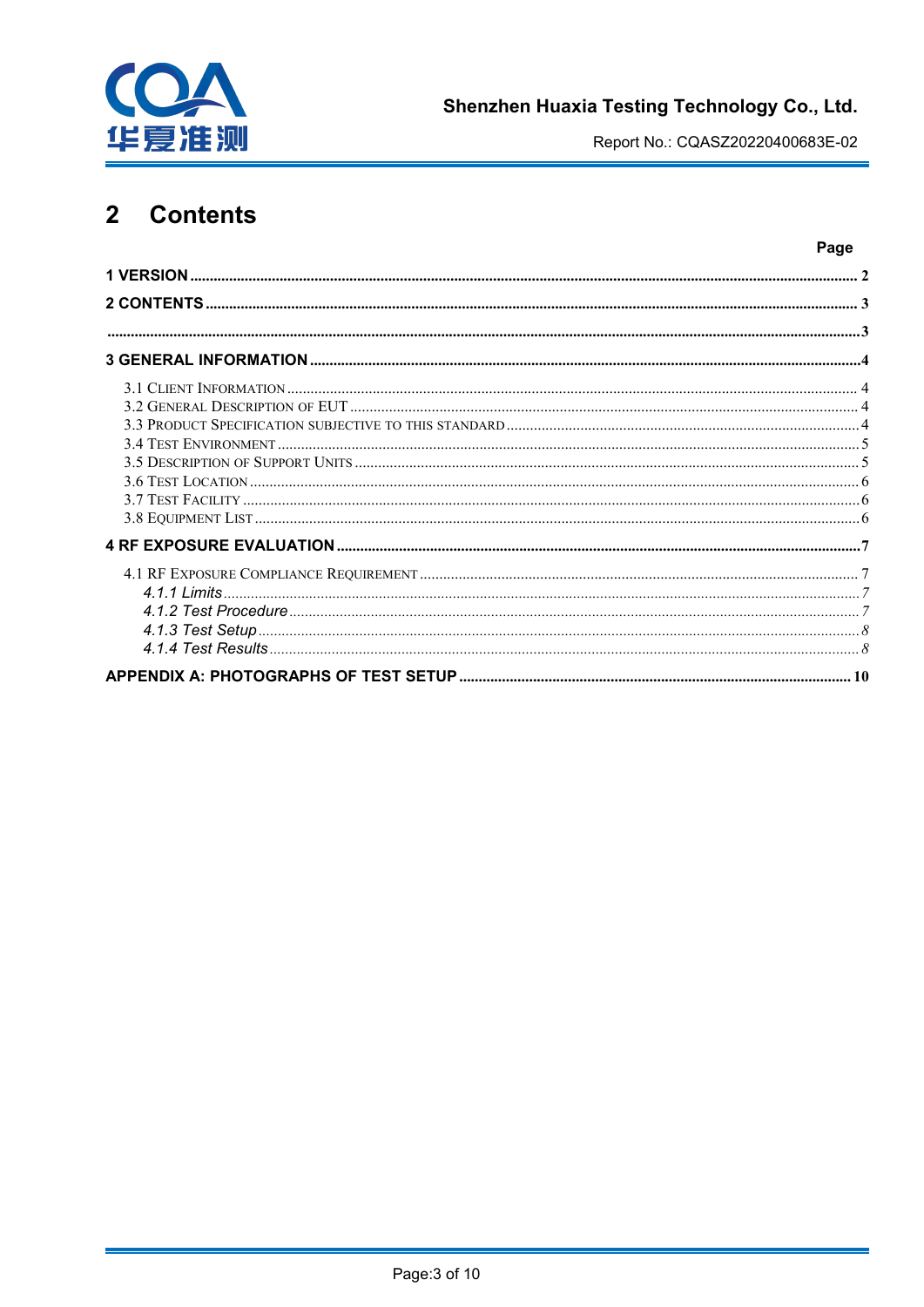

# **3 General Information**

# **3.1 Client Information**

| Applicant:               | Shenzhen I-Link Technology Co., Ltd                                                          |
|--------------------------|----------------------------------------------------------------------------------------------|
| Address of Applicant:    | FB2, Bldg 1, Yongqi Technopark, Yintian Industrial Area, Xixiang, Baoan,<br>Shenzhen, 518100 |
| Manufacturer:            | Shenzhen I-Link Technology Co., Ltd                                                          |
| Address of Manufacturer: | FB2, Bldg 1, Yongqi Technopark, Yintian Industrial Area, Xixiang, Baoan,<br>Shenzhen, 518100 |
| Factory:                 | Shenzhen I-Link Technology Co., Ltd                                                          |
| Address of Factory:      | FB2, Bldg 1, Yongqi Technopark, Yintian Industrial Area, Xixiang, Baoan,<br>Shenzhen, 518100 |

# **3.2 General Description of EUT**

| <b>Product Name:</b>     | Smart Wireless Charging Car Holder |
|--------------------------|------------------------------------|
| Model No.:               | <b>WP15</b>                        |
| Test Model No.:          | <b>WP15</b>                        |
| <b>Brand Name:</b>       | N/A                                |
| Software Version:        | $V$ 1.0                            |
| Hardware Version:        | $V$ 1.0                            |
| <b>EUT Power Supply:</b> | 5V-2A / 9V-2A / 12V-1.5A           |

# **3.3 Product Specification subjective to this standard**

| <b>Equipment Category:</b> | Non-ISM frequency |
|----------------------------|-------------------|
| Operation Frequency range: | 110kHz~205kHz     |
| Modulation Type:           | Induction         |
| Antenna Type:              | Induction coil    |
| Antenna Gain:              | 0dBi              |
| Power:                     | Output: 15W(Max)  |

Note:

1. In section 15.31(m), regards to the operating frequency range less 1 MHz.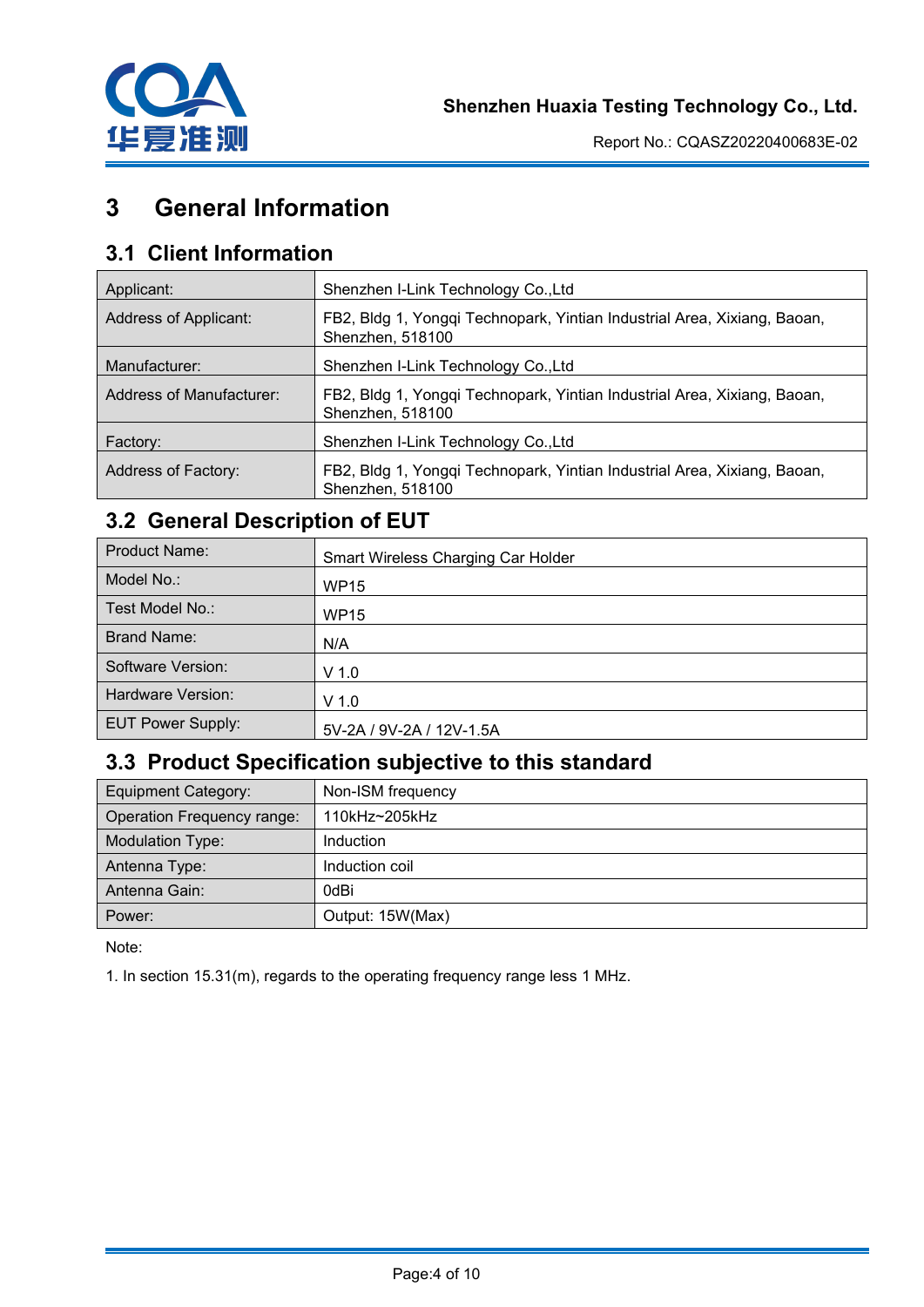

# **3.4 Test Environment**

| <b>Operating Environment:</b> |                                   |  |  |  |
|-------------------------------|-----------------------------------|--|--|--|
| Temperature:                  | 25.5 °C                           |  |  |  |
| Humidity:                     | 53 % RH                           |  |  |  |
| Atmospheric Pressure:         | 1009 mbar                         |  |  |  |
| <b>Test Mode:</b>             |                                   |  |  |  |
| Mode a:                       | Wireless output Mode at 15W (Max) |  |  |  |

# **3.5 Description of Support Units**

The EUT has been tested with associated equipment below.

1) Support equipment

| <b>Description</b>   | <b>Manufacturer</b> | Model No.           | <b>Certification</b> | Supplied by |
|----------------------|---------------------|---------------------|----------------------|-------------|
| Adapter              | _enovo              | LPL-<br>C010050200Z |                      | CQA         |
| Wireless charge load |                     |                     |                      | CQA         |

2) Cable

| Cable No. | <b>Description</b> | <b>Manufacturer</b> | <b>Cable Type/Length</b> | Supplied by |
|-----------|--------------------|---------------------|--------------------------|-------------|
|           |                    |                     |                          |             |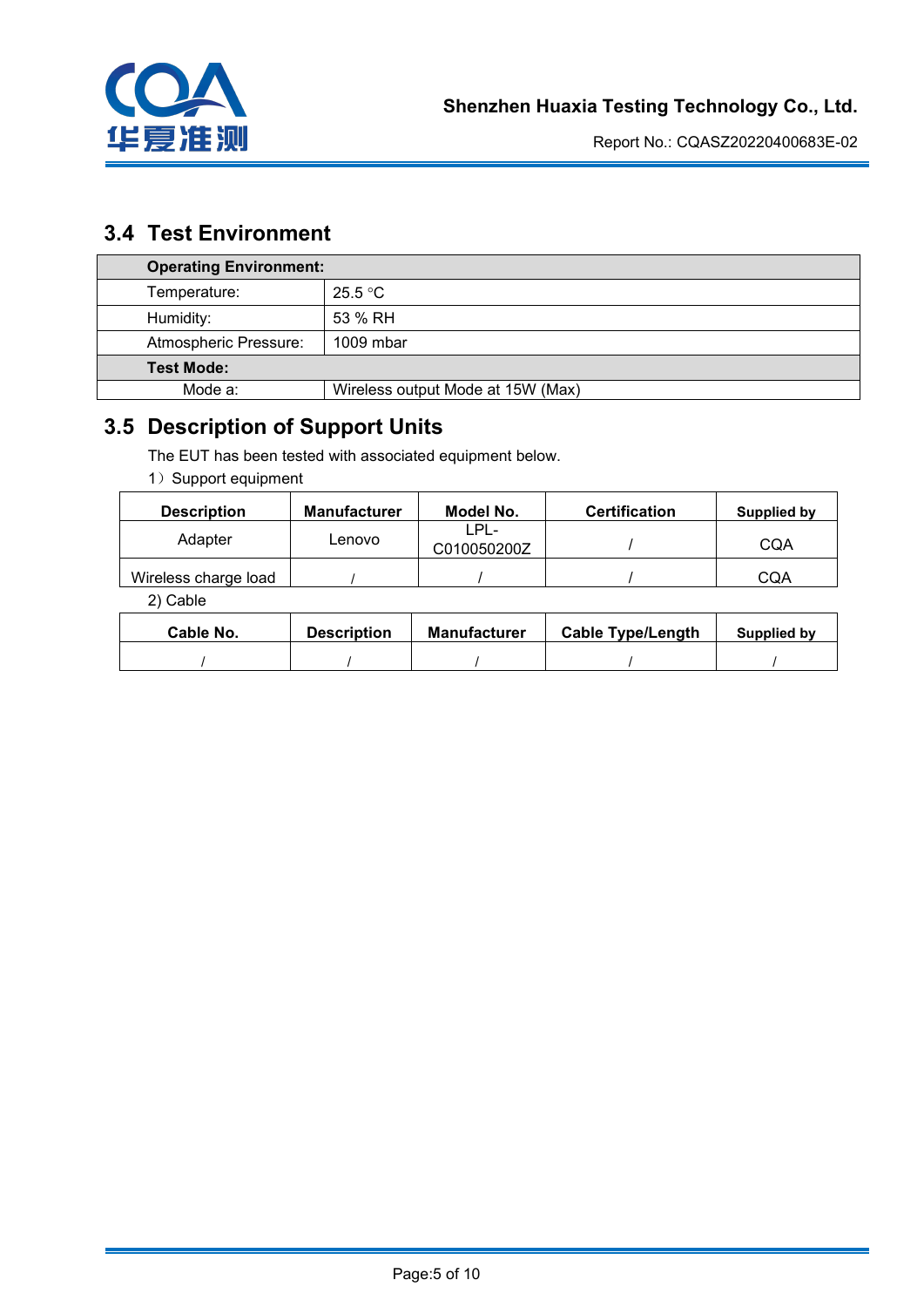

## **3.6 Test Location**

Shenzhen Huaxia Testing Technology Co., Ltd.

1F., Block A of Tongsheng Technology Building, Huahui Road, Dalang Street, Longhua District, Shenzhen, China

# **3.7 Test Facility**

### **• A2LA (Certificate No. 4742.01)**

Shenzhen Huaxia Testing Technology Co., Ltd., Shenzhen EMC Laboratory is accredited by the American Association for Laboratory Accreditation(A2LA). Certificate No. 4742.01.

### **• FCC Registration No.: 522263**

Shenzhen Huaxia Testing Technology Co., Ltd., Shenzhen EMC Laboratory has been registered and fully described in a report filed with the (FCC) Federal Communications Commission. The acceptance letter from the FCC is maintained in our files. Registration No.:522263

# **3.8 Equipment List**

| <b>Test Equipment</b>           | Manufacturer                                     | Model No.      | Instrument<br>No. | Calibration<br>Date | Calibration<br>Due Date |  |
|---------------------------------|--------------------------------------------------|----------------|-------------------|---------------------|-------------------------|--|
| <b>Broadband Field</b><br>Meter | Narda<br><b>Safety Test</b><br>Solutions<br>GmbH | <b>NBM-520</b> | SB9873            | 2021/9/10           | 2022/9/9                |  |
| Magnetic field<br>probe         | HIOKI                                            | 3470           | SB9058/04         | 2021/9/10           | 2022/9/9                |  |
| E-field probe                   | Narda                                            | EF0391         | SB9059            | 2021/9/10           | 2022/9/9                |  |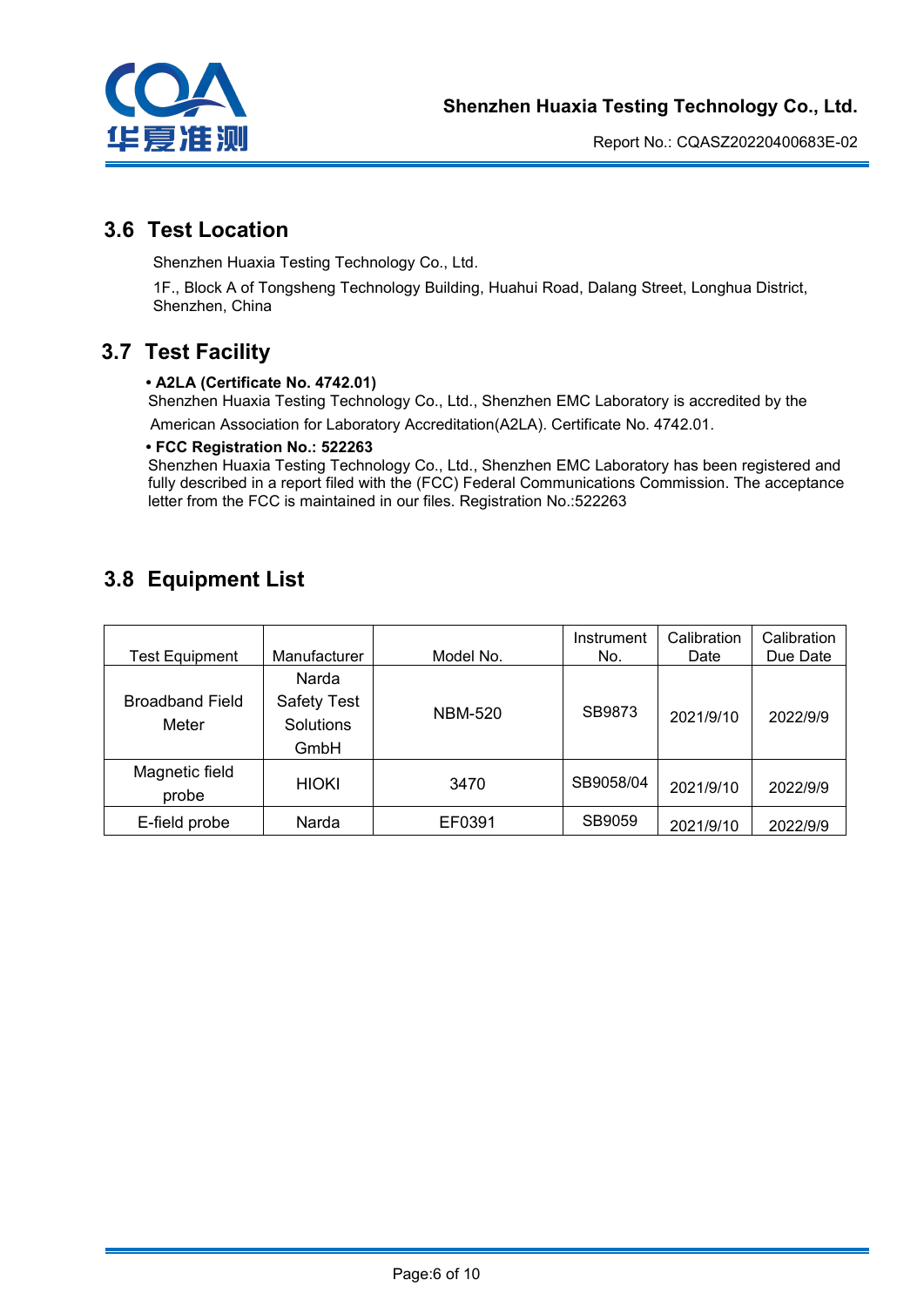

# **4 RF Exposure Evaluation**

# **4.1 RF Exposure Compliance Requirement**

### **4.1.1 Limits**

According to FCC Part1.1310: The criteria listed in the following table shall be used to evaluate the environment impact of human exposure to radio frequency (RF) radiation as specified in part1.1307(b) TABLE 1-LIMITS FOR MAXIMUM PERMISSIBLE EXPOSURE (MPE)

| Frequency range<br>(MHz) | Electric field<br>strength<br>(V/m) | Magnetic field<br>strength<br>(A/m)                     | Power density<br>(mW/cm <sup>2</sup> ) | Averaging time<br>(minutes) |  |
|--------------------------|-------------------------------------|---------------------------------------------------------|----------------------------------------|-----------------------------|--|
|                          |                                     | (A) Limits for Occupational/Controlled Exposures        |                                        |                             |  |
| $0.3 - 3.0$              | 614                                 | 1.63                                                    | $*100$                                 | 6                           |  |
| $3.0 - 30$               | <b>1842/f</b>                       | 4.89/f                                                  | $*(900/f2)$                            | 6                           |  |
| $30 - 300$               | 61.4                                | 0.163                                                   |                                        | 6                           |  |
| $300 - 1500$             |                                     |                                                         | f/300                                  | 6                           |  |
| 1500-100,000             |                                     |                                                         |                                        |                             |  |
|                          |                                     | (B) Limits for General Population/Uncontrolled Exposure |                                        |                             |  |
|                          | 614                                 | 1.63                                                    | $*(100)$                               | 30                          |  |
| $1.34 - 30$              | 824/1                               | 2.19/f                                                  | $*(180/f^2)$                           | 30                          |  |
| $30 - 300$               | 27.5                                | 0.073                                                   | 0:                                     | 30                          |  |
| $300 - 1500$             | ******************************      |                                                         | 1/1500                                 | 30                          |  |
| 1500-100,000             | *****************************       |                                                         | 1.0                                    | 30                          |  |

Note 1: f = frequency in MHz ; \*Plane-wave equivalent power density

Note 2: For the applicable limit, see FCC 1.1310, 680106 D01 RF Exposure Wireless Charging Apps v03 Note 3: Emissions between 100 kHz to 300 kHz should be assessed versus the limits at 300 kHz in Table 1 of Section 1.1310: 614 V/m and 1.63 A/m. A KDB inquiry is required to determine the applicable exposure limits below 100 kHz.

Note 4: The aggregate H-field strengths at 15 cm surrounding the device and 20 cm above the top surface from all simultaneous transmitting coils are demonstrated to be less than 50% of the MPE limit .

### **4.1.2 Test Procedure**

For devices designed for typical desktop applications, such a wireless charging pads, RF exposure evaluation should be conducted assuming a user separation distance of 20 cm(Top) and 15cm(Edge). E and H field strength measurements or numerical modeling may be used to demonstrate compliance. Measurements should be made from all sides and the top of the primary/client pair, with the 20 cm(Top) and 15cm(Edge) measured from the center of the probe(s) to the edge of the device.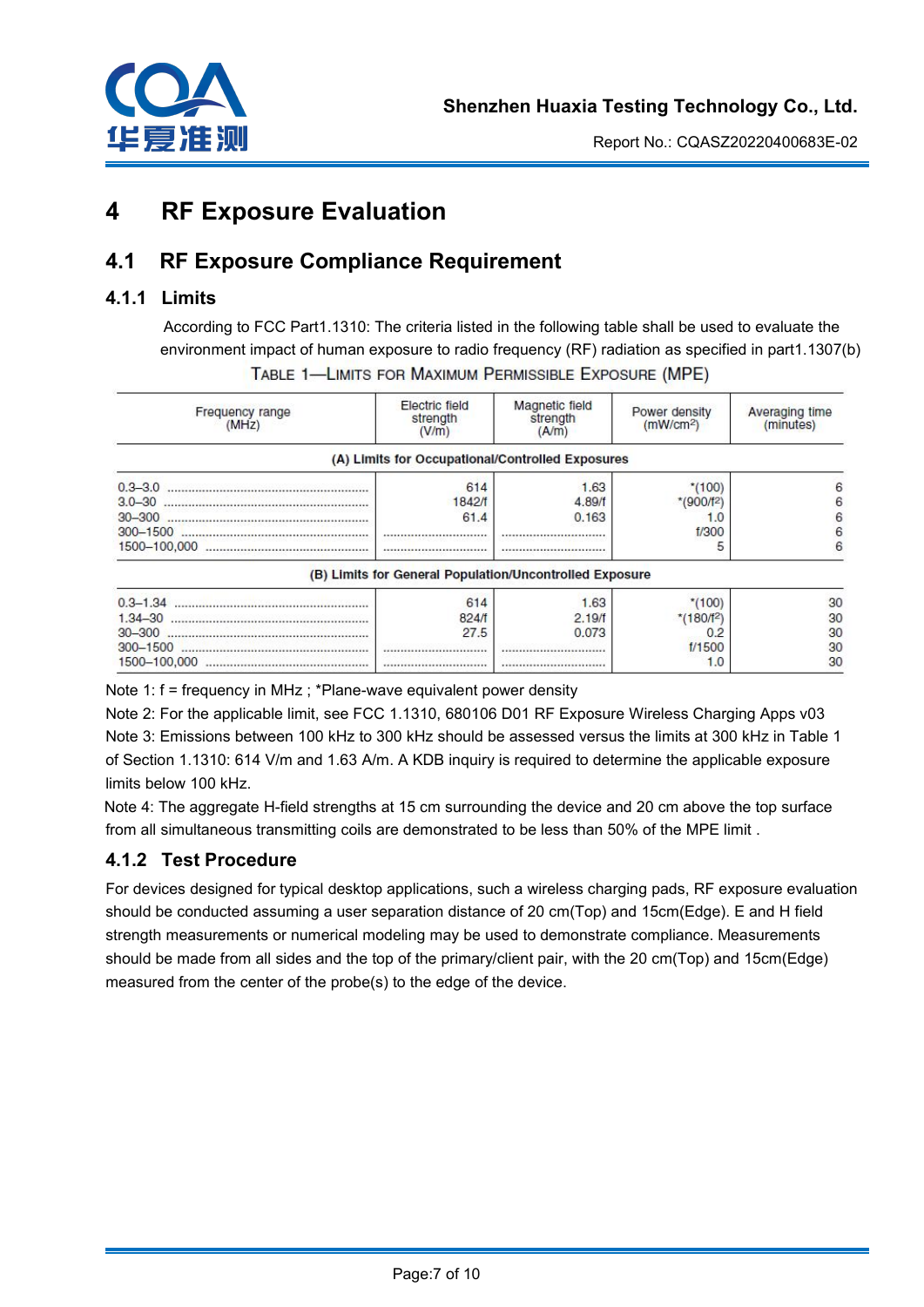

### **4.1.3 Test Setup**



Note: Position A: Front of EUT; Position B: Left of EUT; Position C: back of EUT; Position D: Right of EUT; Position E: Top of EUT(20 cm measure distance);

### **4.1.4 Test Results**

The EUT does comply with item 5 KDB680106 D01 v03r01.

(1) Power transfer frequency is less than 1 MHz. (Conform)

(2) Output power from each primary coil is less than or equal to 15 watts. (Conform)

(3) The transfer system includes only single primary and secondary coils. This includes charging systems that may have multiple primary coils and clients that are able to detect and allow coupling only between individual pairs of coils. (Conform)

(4) Client device is placed directly in contact with the transmitter.<br>(Conform)

(5) Mobile exposure conditions only (portable exposure conditions are not covered by this exclusion). (Conform)

(6) The aggregate H-field strengths at 15 cm surrounding the device and 20 cm above the top surface from all simultaneous transmitting coils are demonstrated to be less than 50% of the MPE limit. (Conform)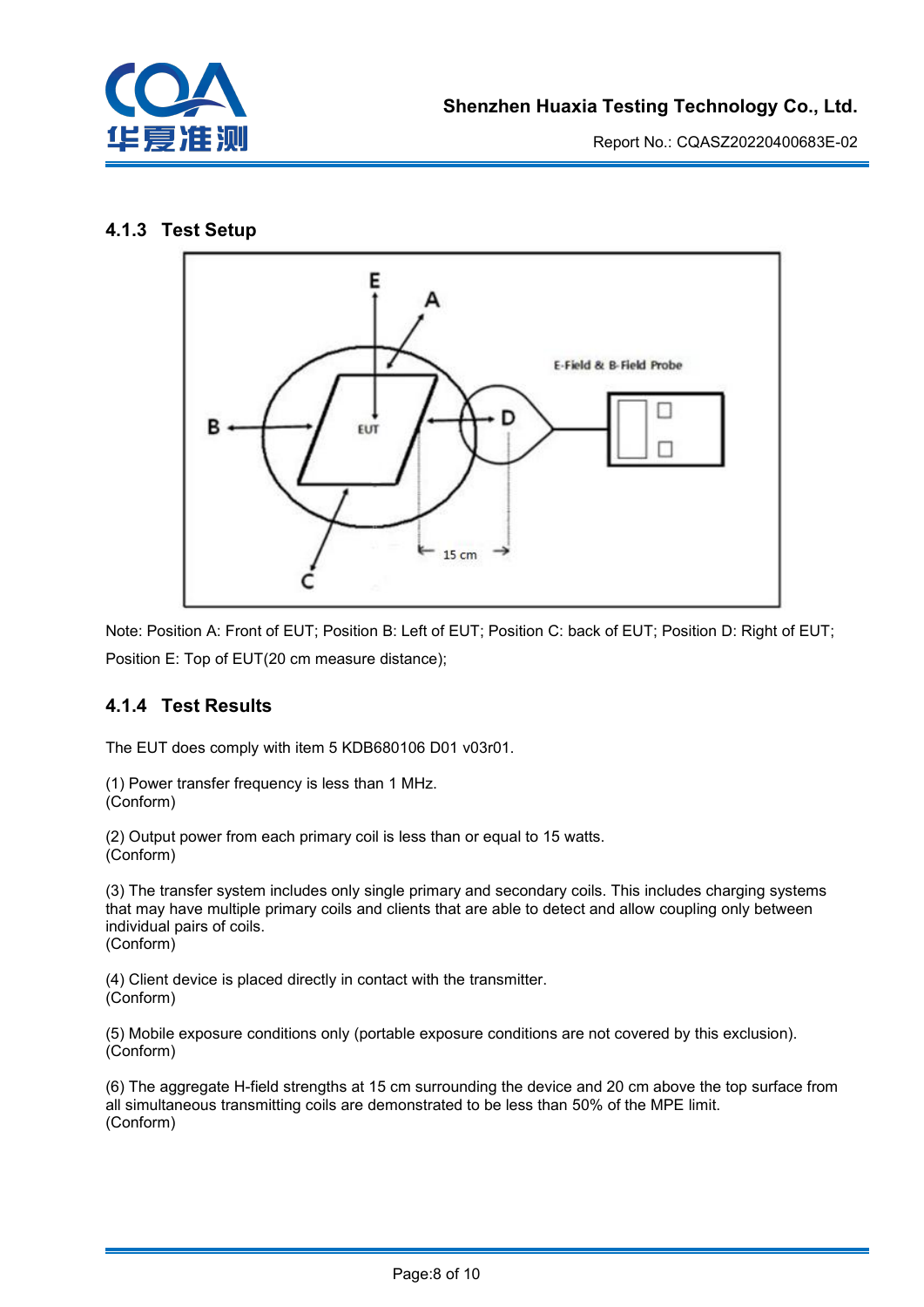

### Test condition: Mode a

E-field strength test result:

| $\sim$<br>Frequency<br>Range | Probe<br><b>Position A</b><br>(V/m) | Probe<br><b>Position B</b><br>(V/m) | Probe<br>Position C<br>(V/m) | Probe<br>Position D<br>(V/m) | Probe<br>Position E<br>(V/m) | Limit<br>(V/m) |  |
|------------------------------|-------------------------------------|-------------------------------------|------------------------------|------------------------------|------------------------------|----------------|--|
| 122.926kHz                   | 3.24                                | 3.45                                | 2.98                         | 3.57                         | 3.95                         | 614            |  |

### H-field strength test result:

| Frequency  | Probe      | Probe      | Probe      | Probe      | Probe             | Limit |
|------------|------------|------------|------------|------------|-------------------|-------|
| Range      | Position A | Position B | Position C | Position D | <b>Position E</b> | (A/m) |
|            | (A/m)      | (A/m)      | (A/m)      | (A/m)      | (A/m)             |       |
| 122.926kHz | 0.35       | 0.29       | 0.39       | 0.36       | 0.41              | . 63  |